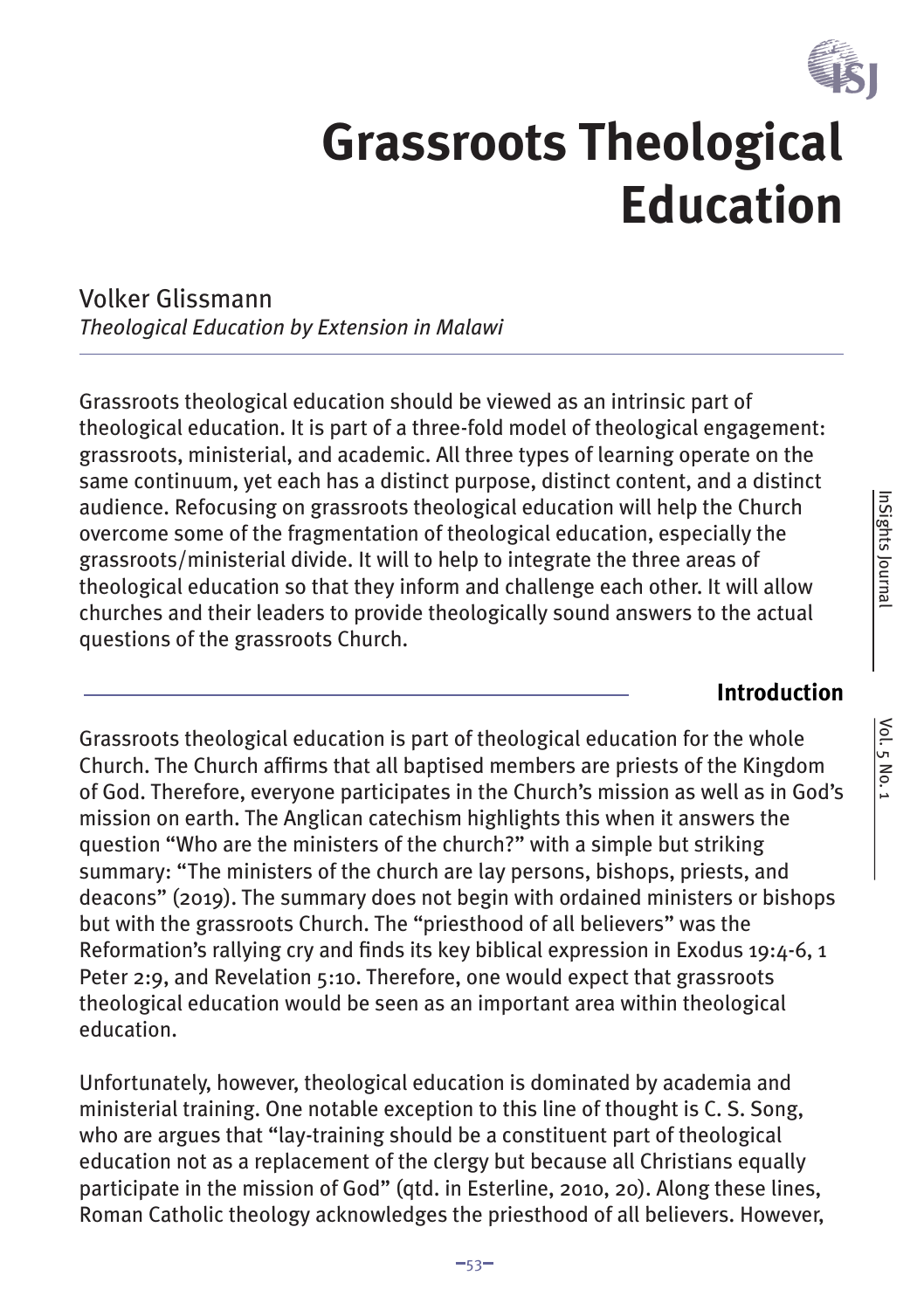as Thomas Hoebel and Stephen Bevans point out, Catholic theology distinguishes between the "common priesthood" and the "special priesthood of the ordained" (2003, 67-187; 2010, 7). Most Protestant churches maintain a similar distinction based on individuals' function. These distinctions have become unbalanced, which results in a divide between education offered to clergy and grassroots education.

Academic theological education especially affects grassroots theological training. In my observation, theological training institutions (both grassroots and ministerial) seem more and more to align themselves with universities. Some may even seek to become independent universities themselves, as Robert Banks notes (1999, 7-8). This quest for academic recognition can result in an unquestioning acceptance of academic methodologies as the norm for theological education. This often leads to the assumption that there is only one way of educating students and only one setting for doing proper theology. (This mindset is especially problematic where universities follow the British tradition of the 18<sup>th</sup> and 19<sup>th</sup> centuries, in which higher education was a gentleman's pleasure, detached from practical use.)

Through this trend, grassroots theological institutions depart from their founding vision of providing training to the Church. They transition from non-formal to formal educational models and from non-accredited to accredited programs. In some circumstances, this drive seems to be motivated not by theological considerations but rather by financial pressures. Many grassroots theological training institutions develop new programs under the assumption that theological education should be self-sustaining through tuition. They can charge significantly more for accredited programs, even though churches recognise the benefits of non-accredited programs. Thus, within grassroots theological training institutions, accredited programs grow, while non-accredited courses struggle.

If it is to equip all believers, theological education must encompass both non-formal and formal education as well as non-accredited and accredited programs. It must be able to reach believers who do not have the time, money, or inclination for academia.

In this article, I use the term "grassroots" for lay theological education because of how it offers a semantic link to organic imagery. Roots support the plant. Without roots, the plant dies. Damaged or underdeveloped roots equal underdeveloped or damaged plants. In human terms, "grassroots" refers to the main body of people in an organisation, the members rather than the leaders. Likewise, the Church is a living organism and is made up of the people of God and their leaders. Both groups have distinct training needs that should not be conflated. "Grassroots," therefore, refers to the main body of the Church.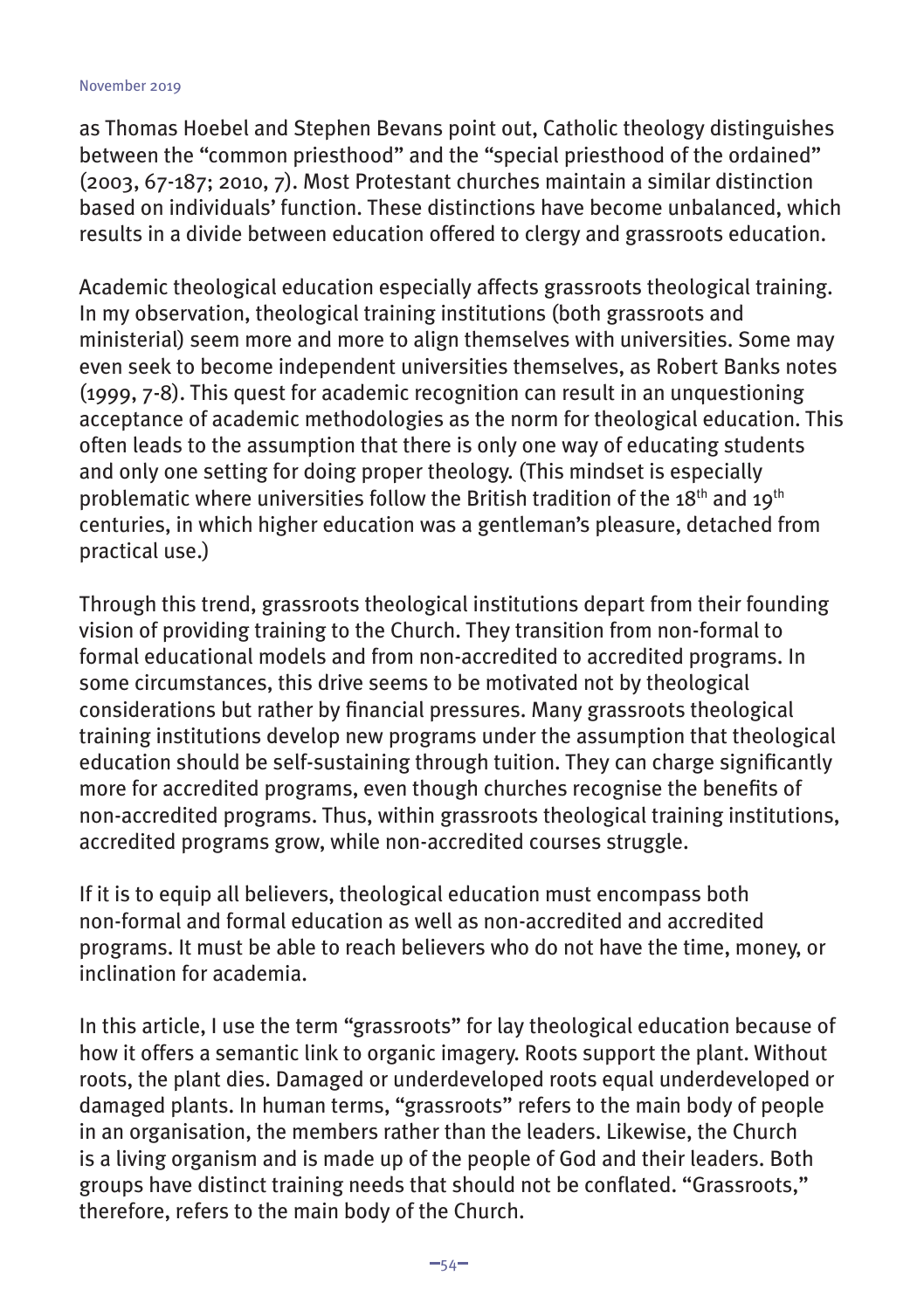

"Grassroots" should not be understood as a demeaning qualifier of this group's intellectual ability – in the way that "lay training" is sometimes denigrated as being of lower quality and depth. Rather, "grassroots" theological education should be understood as life-giving training that nourishes the Church's essential foundation – ordinary believers.

The starting point for my reflection is my experience of fragmenting theological education in an economically developing country in south central Africa. I am involved in grassroots theological education with accredited and non-accredited programs and with non-formal and formal ministerial education. Most non-formal theological education in my context happens due to lack of access to secondary school education. All contexts are different; however, the Church shares a global need for theological education. This need is particularly pressing because of increasing governmental regulation of theological education.

# **The Unity of Theological Education**

Theological education operates on a continuum, with theological content as the unifying core. On this continuum are three distinct disciplines – academic education, ministerial education, and grassroots education. Some theological educators distinguish based on form of delivery – residential or distance education. Ross Kinsler uses the term "Diversified Theological Education" (DTE) for programs that combine these models (2008, 8-9). Graham Hill concludes that it is actually "difficult to define" DTE. Nevertheless, as Hill notes, Kinsler basically promotes grassroots theological education as a key discipline (2016, 308).

Each discipline uses an intellectual framework that is particular to it. At the academic level, thinking is predominately neutral, objective, and analytical; at the grassroots level, thinking is predominantly confessional, practical, and spiritual. Yet theology links all three disciplines. They influence each other through raising new questions or providing new answers to existing questions.

Academic education trains theologians to teach and research. Their education centres on gaining expertise in the academic theories and methodologies necessary to participate in theological discourse at the most intellectual level.

Ministerial training equips pastors and non-ordained leaders to work in the Church or in parachurch organisations. Their education centres on the theories and practices of effective Church ministry. It includes competence to assess contemporary ideas that affect ministry. These leaders have deep biblical and theological knowledge and the ability to exegete culture from that knowledge. Also, this training leads to personal development through self-reflection.

InSights Journal

InSights Journal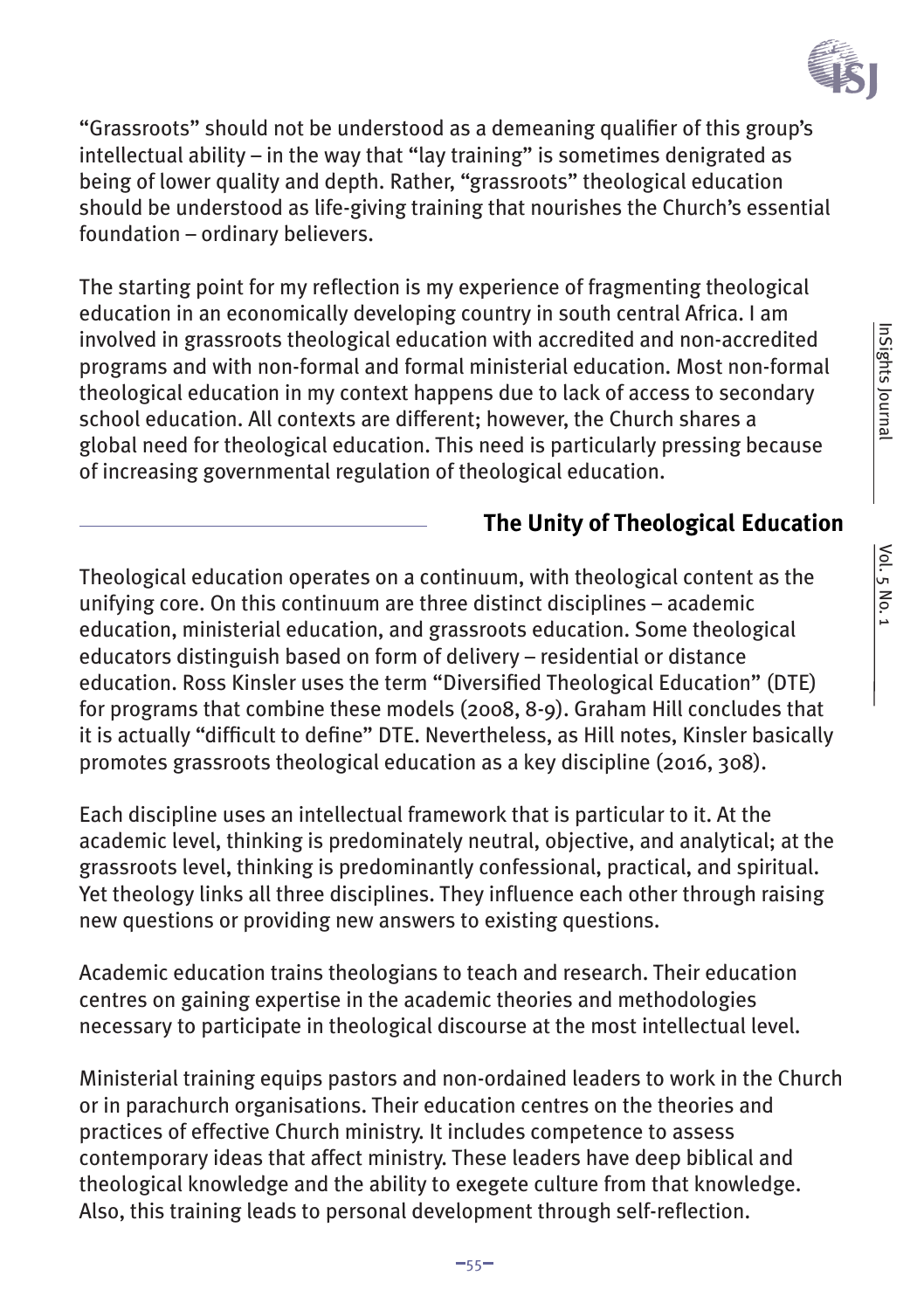Ministerial education enables leaders to communicate God's wisdom effectively to other human beings.

Ministerial education seems best achieved through an integrated curriculum where the discussion is not only about content but also about the use of the content in ministry settings and about how content personally affects ministers. The Church of England's report, "Formation for Ministry within a Learning Church" (known as the Hind Report), stresses the three interconnected domains of being, knowing, and doing (2004, 56). An intrinsic element of theological ministerial education is a good understanding of human behaviour as well as the ability to reflect on one's own humanity. Ministerial training also needs to include a comprehensive understanding of pedagogy (2004, 56-57; Shaw, 2014, 72; Lewis, 2006, 16).

Grassroots theological education refers to the process of equipping Church members with foundational competencies in their faith. Grassroots education centres on helping people gain expertise in biblical literacy, theology, discipleship, and contextual application. Biblical literacy refers to the ability to process biblical texts within an appropriate spiritual framework.

The table below compares the three (related and sometimes overlapping) types of theological education. Each has a purpose and core content that is different from the other fields.

|             | Purpose                                                                                                                                      | <b>Core Content</b>                                                                                                                                                                                                                                                                        |
|-------------|----------------------------------------------------------------------------------------------------------------------------------------------|--------------------------------------------------------------------------------------------------------------------------------------------------------------------------------------------------------------------------------------------------------------------------------------------|
| Academic    | Preparing academic theologians<br>for work in an institution of higher<br>learning where they teach and<br>research in the field of theology | - Academic theories and methodologies<br>necessary to participate in the field.<br>- Contemporary academic theological questions.                                                                                                                                                          |
| Ministerial | Preparing pastors and ministry<br>leaders for work in the Church or a<br>para-church organisation                                            | - Theories and practises of effective ministry,<br>including competence to assess contemporary<br>ideas affecting ministry and arising out of other<br>fields<br>- Biblical and theological competence<br>- Personal preparation, including cultural<br>exegesis (Harkness, 2001, 104-105) |
| Grassroots  | <b>Equipping Church members</b>                                                                                                              | - Biblical, theological and discipleship skills,<br>including contextual application<br>- Biblical literacy                                                                                                                                                                                |

Table I: A Comparison of the Purposes and Core Contents of Academic, Ministerial, and Grassroots Theological Education

Thus, the continuum of theological learning moves from the theoretical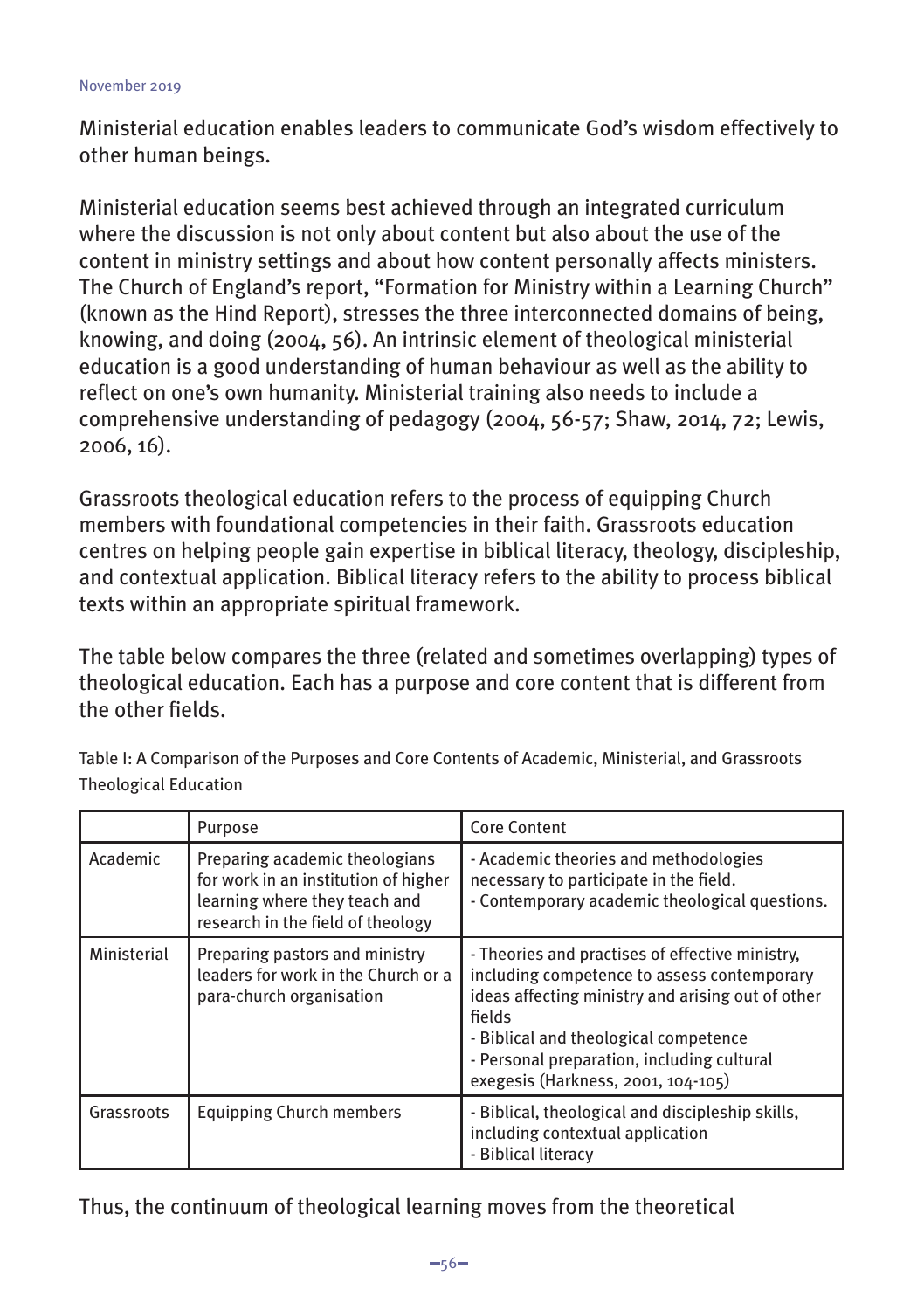

(academic) to the practical (grassroots), from the abstract (academic) to the situational (grassroots), from the neutral (academic) to the personal (grassroots). Ministerial training lies in the middle, combining theoretical and practical, abstract and situational, neutral and personal.

## **The Problem of Fragmentation**

The fragmentation of theological education into disconnected subfields seems to be continuing rather than diminishing. Edward Farley warns of this continued fragmentation because of the focus on models of abstract knowledge deprived of a concrete setting, although he does not explicitly mention clergy-laity fragmentation (2001, xi; Banks, 1999, 62-63). Overall, an emphasis on intellectual skills increasingly contradicts ministerial preparation. Critical methodologies replace personal spiritual formation under the pressure of academic excellence, as many have pointed out (Farley, Banks, Kelsey, Cannell, Shaw, Ott).

Theological educators must reflect on the implications of this fragmentation and ask how it can be overcome. Banks helpfully observes, "Seminaries have often adopted secular models of education, rather than subject them to rigorous theological or practical evaluation" (1999, 6). The main paths for overcoming fragmentation are, first, repositioning the aim of theological education to serve the mission of God explicitly; and second, rediscovering the vocational (versus the purely intellectual) nature of ministerial training as a way to serve God's people. In general, though, theological education seems not to be overcoming fragmentation; in fact, the emphasis on accreditation enhances fragmentation.

All of this has significant consequences for grassroots theological education because the grassroots Church, a key audience of theological education, demands and deserves a contextual, relevant theology that addresses individuals' actual needs (Chan). Yet a key fault line in theological education is still the clergy/ grassroots divide, which is often amplified by a schism between situational grassroots theology and abstract academic theology.

An expression of this kind of situational need can be seen in the following observation. The church I worship in has a praise team that chooses the songs we sing. One of their favourite songs is called "Yahweh the Great Warrior." The main idea in this song is that Yahweh will fight and protect, for Yahweh is always victorious. The context is one's fear of the spirit world and of human conspiracies. The song reminds the Church to trust God's power and protection. Unfortunately, in the preaching, salvation is only mentioned in terms of rescue from guilt (the Western theological paradigm), rather than in terms of fear or shame – the cultural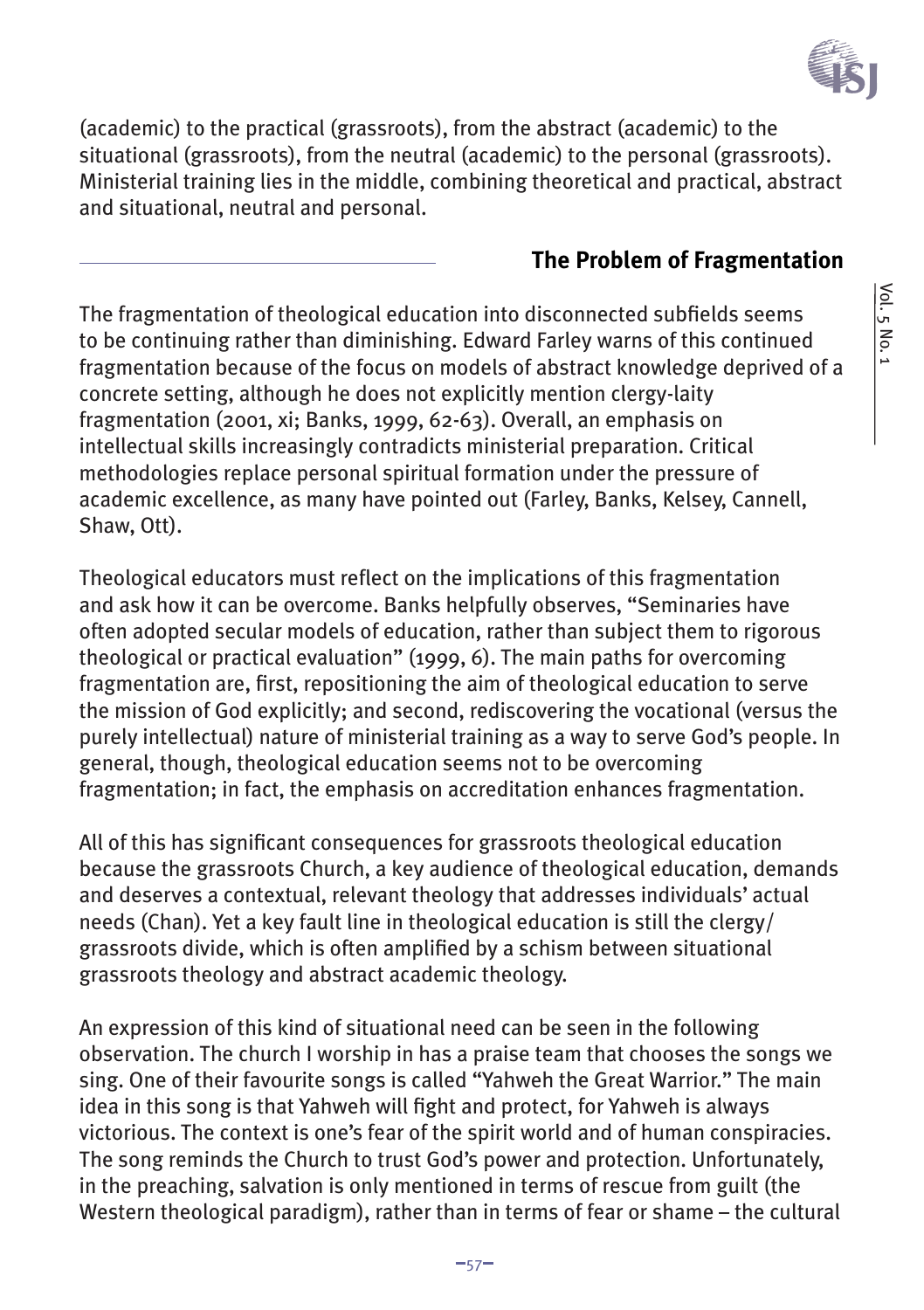context that makes "Yahweh the Great Warrior" resonate so powerfully.

This divide is also unfortunately enshrined in the distinction between "theological education" and "Christian education." "Christian education" usually refers to congregational training, while "theological education" refers to formal, institutional training (Cheesman). The distinction is based on audience and locality. But too often, that distinction prevents a proper theological engagement between these two connected fields and leaves both grassroots education and ministerial education poorer.

Theological educators have suggested new centers of unity (like the mission of the Church) through which to address this fragmentation, but the clergy/ grassroots symbiotic relationship in relation to theological education has not received enough attention. Especially among ordained theological educators, the predominant emphasis is still on ministerial education. These educators believe that theological education will be available to the grassroots Church through ordained ministers. Though that intention is good, the idea is flawed, as it assumes that ministerial theological graduates will somehow automatically be able to apply their training to address the concerns of ordinary believers. Educators assume that the clergy's cognitive learning will automatically lead to beneficial training for the grassroots Church.

Sadly, in most cases, this is untrue. Ministerial theological education has a deficit when it comes to practical application and communication. For the above model to work, clergy need a detailed understanding of the grassroots audience and of the differences between grassroots education and ministerial education (see section 5 below for more detail).

In fact, the clergy/grassroots divide is essentially a division of priority and hierarchy in theological education. Instead of overcoming this divide, the *Cape Town Commitment* of the Third Lausanne Congress, a key document for the Majority World Church, accepts it as the status quo. Overall, the *Cape Town Commitment* makes three important and valuable points about theological education. First, it stresses that theological education is "intrinsically missional" (2011, 69). Second, it affirms grassroots theological education as foundational to all theological education because it exists "to equip all God's people" (2011, 69). Finally, it affirms the nature of theological education as concerned with empowering all God's people.

Unfortunately, the document then goes on to introduce a hierarchy of the recipients of theological education: "Theological education serves *first* to train those who lead the Church as pastor-teachers, equipping them to teach the truth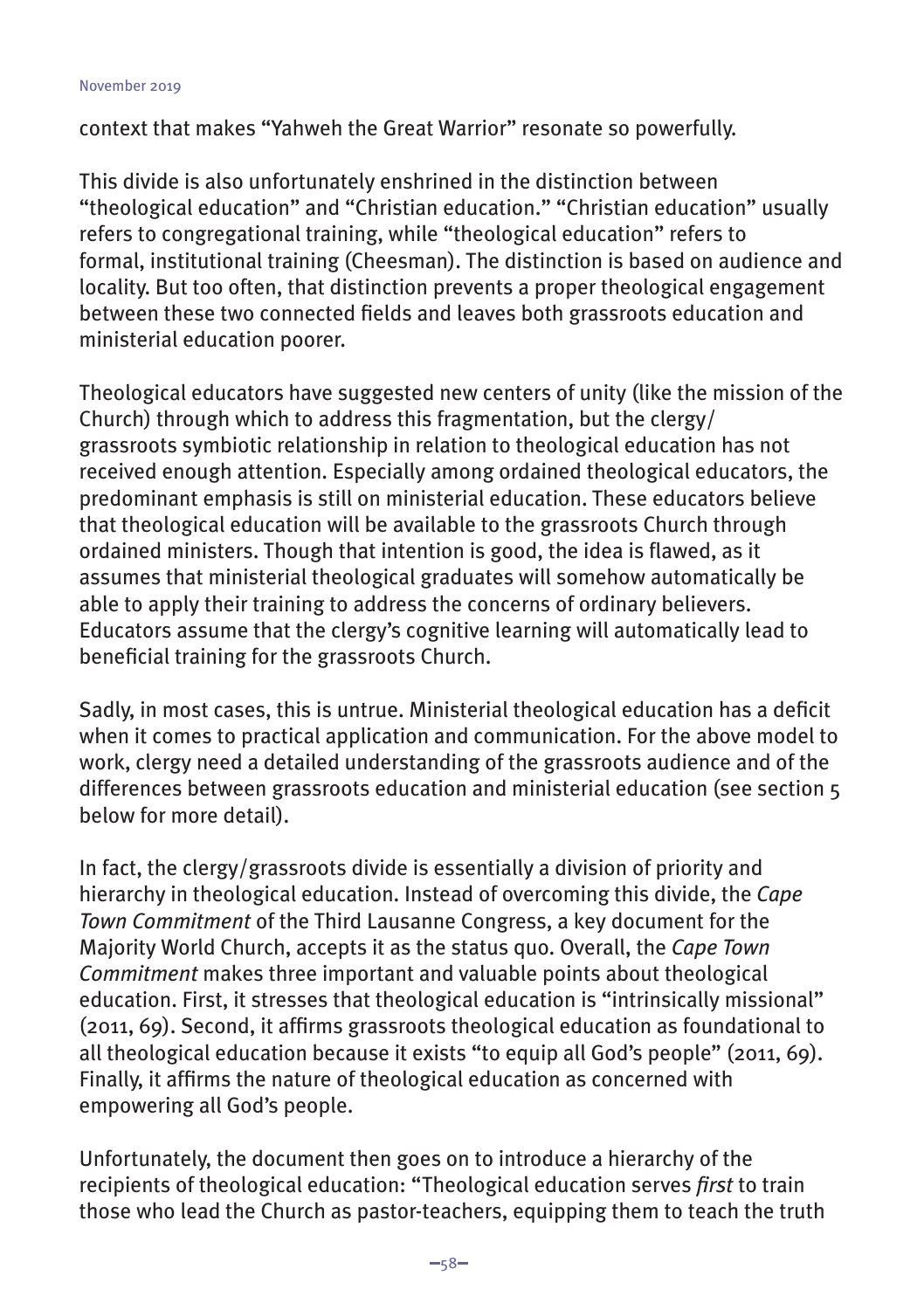

of God's Word with faithfulness, relevance and clarity; and *second*, to equip all God's people for the missional task of understanding and relevantly communicating God's truth in every cultural context" (2011, 69, emphasis original). The use of numbers indicates a division in importance. Here, ministerial theological education is higher in importance and prestige than grassroots theological education. I have heard this same sentiment many times from ordained ministers – that only the ministry of someone who is ordained counts and that spiritual blessings are only shared through the "man of God." Therefore, it is not surprising that the ordained ministry is portrayed as spiritually superior to grassroots ministry. But ordination is a question of calling, not of a higher form of spirituality.

So what theological justification can be offered to support the view that grassroots theological education is done exclusively through the theologically trained minister? The answer is simple: none. It is biblically and practically impossible that all Church teaching will be exclusively done through an ordained minister. This, for example, would mean the collapse of all Sunday school activities, as very few (if any) ministers are involved in the Sunday school teaching that prepares the next generation of the Church. It would mean the collapse of youth ministry, women's guilds, and prayer meetings and Bible Studies. In Malawi, for example, most pulpits on Sunday morning are filled with lay Christians due to a shortage of ordained ministers. The Malawian Church has lay training institutes and denominational Christian training departments, but the initiative to start church-based grassroots theological education does not come from the clergy. Similar situations occur throughout the Majority World.

Though the Bible's "priesthood of believers" is divided into ordained and lay ministers, all members of the Church are priests. All members are called to participate fully in God's reign on earth. Therefore, all members need to be equipped for their participation in God's Kingdom. Hoebel reminds that us that "The whole people is a kingdom of priests, but it is only *as a whole* people. Thus, if the Church is indeed the new people of God, then it cannot tolerate tendencies that do not have the whole people of God as the fundamental principle in mind" (2003, 33, emphasis original). Actually, Hoebel's assessment is very much in line with the overall spirit of the *Cape Town Commitment*, which stresses the whole Church's full participation in the mission of God: "Our love for the whole church, as God's people, redeemed by Christ from every nation on earth and every age of history, to share God's mission in this age and glorify him forever in the age to come" (2011, 8).

In light of these truths, grassroots theological education should be part of the ministry of the local church. In my own context, during the introduction for a new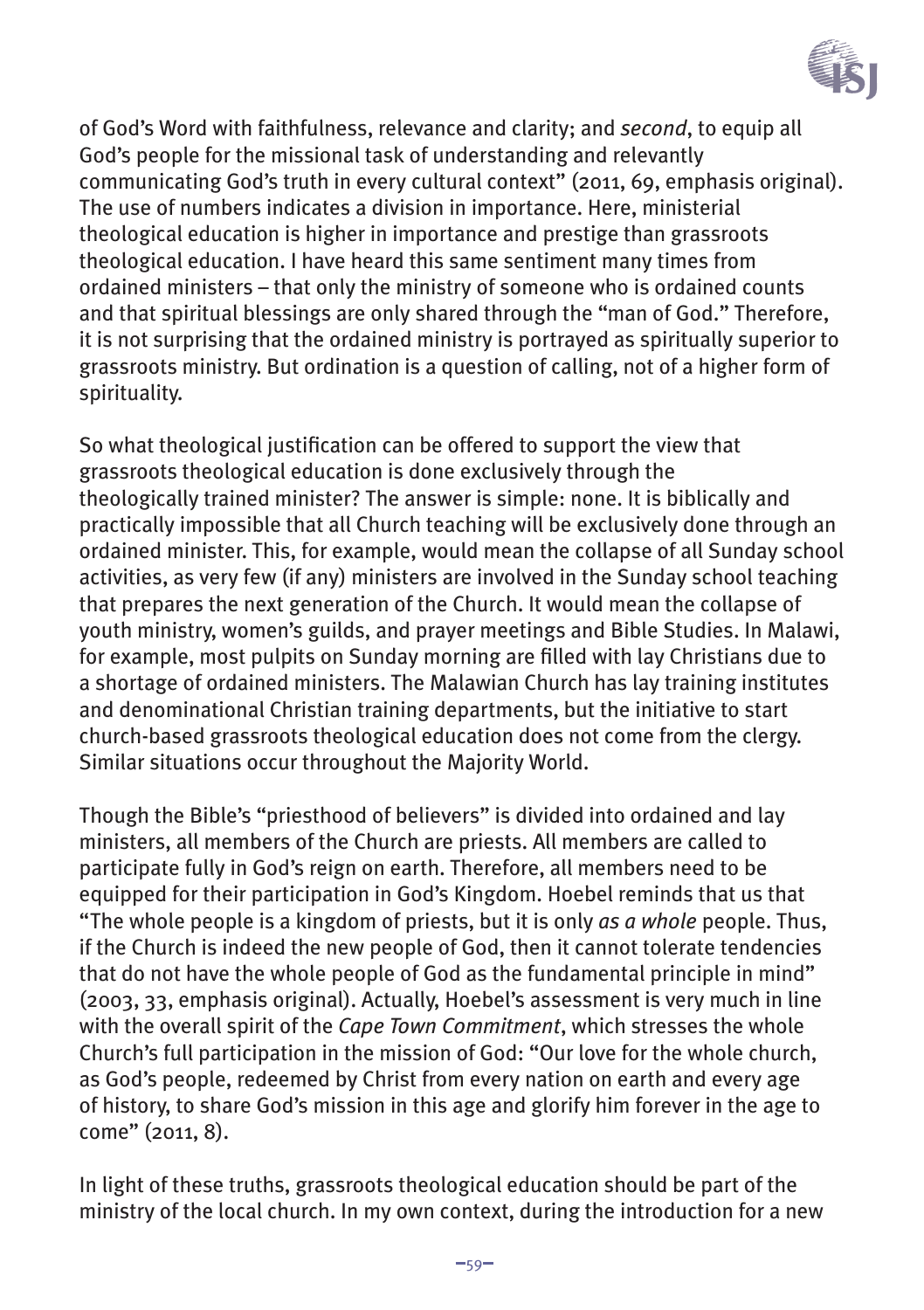grassroots course, two members shared that they were unemployed but – independent of each other – were planting churches in rural areas. Grassroots ministry is happening! How much better would it have been if these two individuals would have been trained long ago in their own church?

Ecclesiastical prestige and funding usually go to academic theological education and to ministerial theological education. This is not surprising, as society and the Church attach great value to academic qualifications. Similarly, within the Church itself, the training of future ministers is a natural concern. But no biblical justification exists for prioritizing one form of education over another. No member of the Church can be denied the opportunity to grow in knowing God. The prophet Hosea speaks of the inclusivity of theological knowledge when he warned pre-exilic Israel that "My people are destroyed from lack of knowledge" (Hosea 4:6). A mature understanding of the Christian faith has to be a universal Christian right that is open to every member of the Church.

Therefore, grassroots theological education should not be an elective but a core subject of ministerial education. Trained Christians are stronger in their faith, more committed to their church community, and the Church's current and future lay leaders. Some have joined the ordained ministry (after discovering their calling), or serve in para-church organisations. Recognizing how beneficial grassroots theological education can be, a number of theological educators have recently emerged to call for the need for a renewed emphasis on grassroots theological education (Conway, Martey, Raja, and Bloomquist and Sinaga).

# **The Schooling Analogy: The Relationship between Types of Theological Education**

I would like to use a schooling analogy to explain the relationship between grassroots, ministerial, and academic theological education (Harkness, 2011). This analogy also highlights one of the major pedagogical problems of grassroots theological education, namely monologue education.

In the British system, schooling is usually structured in three tiers: primary, secondary, and tertiary. Learners need to progress successfully through each tier in order to reach the next one. Each tier is dedicated to a specific audience with specific abilities. There is an emphasis on reading comprehension, as this is the foundational skill for self-study. There is an emphasis on understanding each subject (rather than simply repeating facts about a subject) and on the ability to apply that knowledge to a new context. Furthermore, material that is learned at an earlier stage might be revised and deepened later on. By the end of secondary school, learners should be prepared either to seek a vocation or to continue the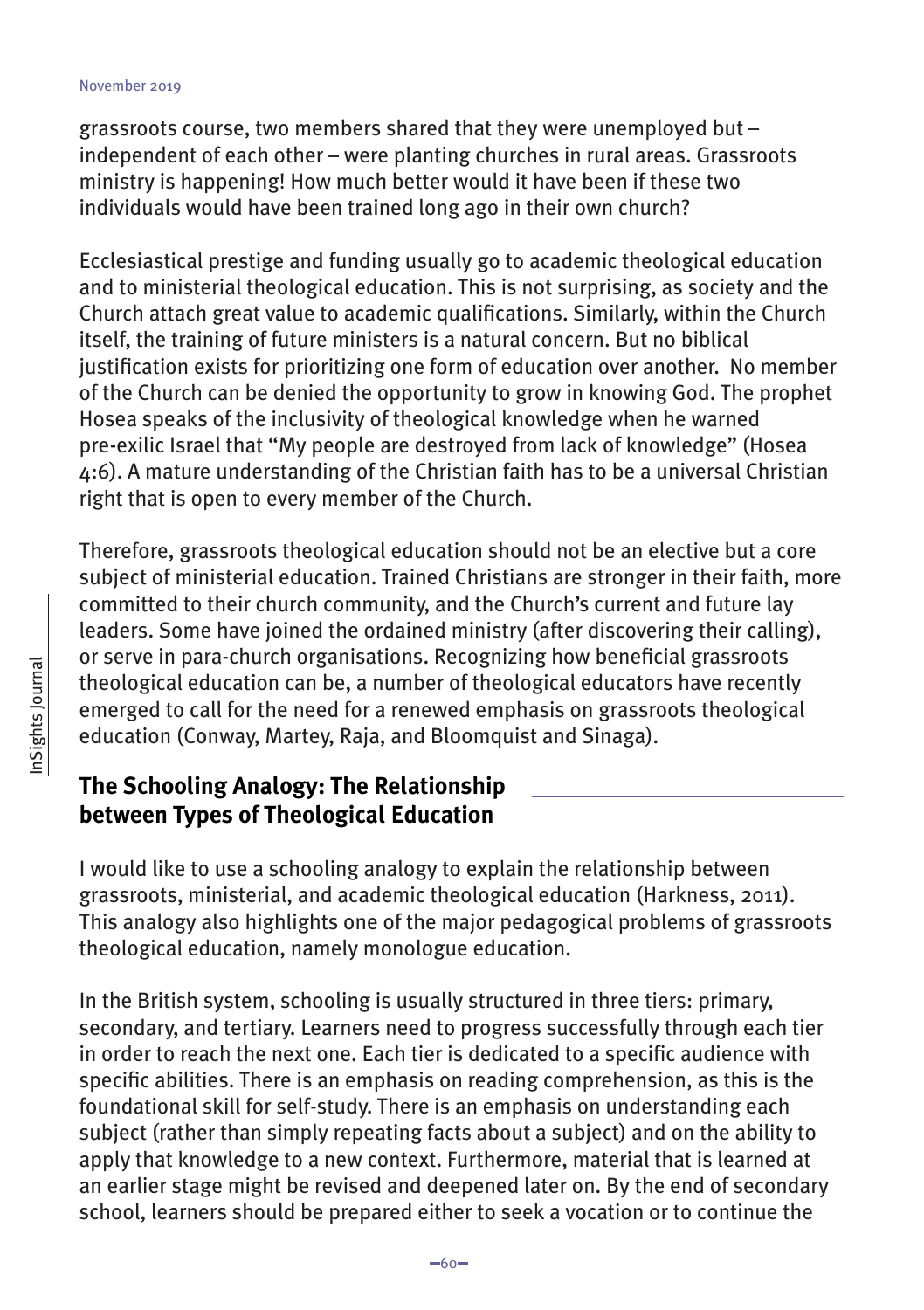

pursuit of specialised knowledge at the tertiary level. At the tertiary level, learners are introduced to the current set of knowledge in a specialized field and to the questions and critical methodologies prevailing in that field. The overarching philosophy of education in this model moves learners from dependence to independence.

Theological education would benefit if a similar approach were adopted. The Church needs to recognize that theological knowledge and practise cannot be applied as though one size fits all. Rather, each level asks different questions and requires different skills. For example, at the tertiary level, theological discussions have been ongoing for nearly two thousand years and are far advanced in complexity, while at the grassroots level, questions respond either to the Bible alone or to its personal, contextual application. Yet each generation of Christians that encounters the Bible asks similar questions about the text. For example: who are the sons of God and the daughters of man in Genesis 6:1-4, or what is the relation between sickness and demons in the gospels? The academic discussion over the last century has moved on from these questions, so theological institutions don't address them, even though they are being asked at the grassroots.

This metaphor provides an implicit warning to teachers in grassroots education, where intellectual monologues (lectures) are often the preferred method of content delivery. ("ICETE Manifesto"). There is nothing intrinsically wrong with the lecture – indeed, preaching often follows the lecture style. Yet the monologue style does not play a significant role in modern primary and secondary education. Instead, a variety of active learning elements are used, which include self-study, small group work, large group discussion, and question/answer sessions. Preaching still has a place within the church to challenge congregations, but it is one of many available tools, not the *only* tool. The best form of grassroots theological education engages in dialogue with its audience, as this significantly improves comprehension (Glissman, 2015; Jagerson, 2014).

The schooling analogy highlights the relationship between grassroots, ministerial, and academic theological education, in recognising that the audience matters and their questions and concerns matter. It also highlights that pedagogical methods need to be selected to support audience comprehension.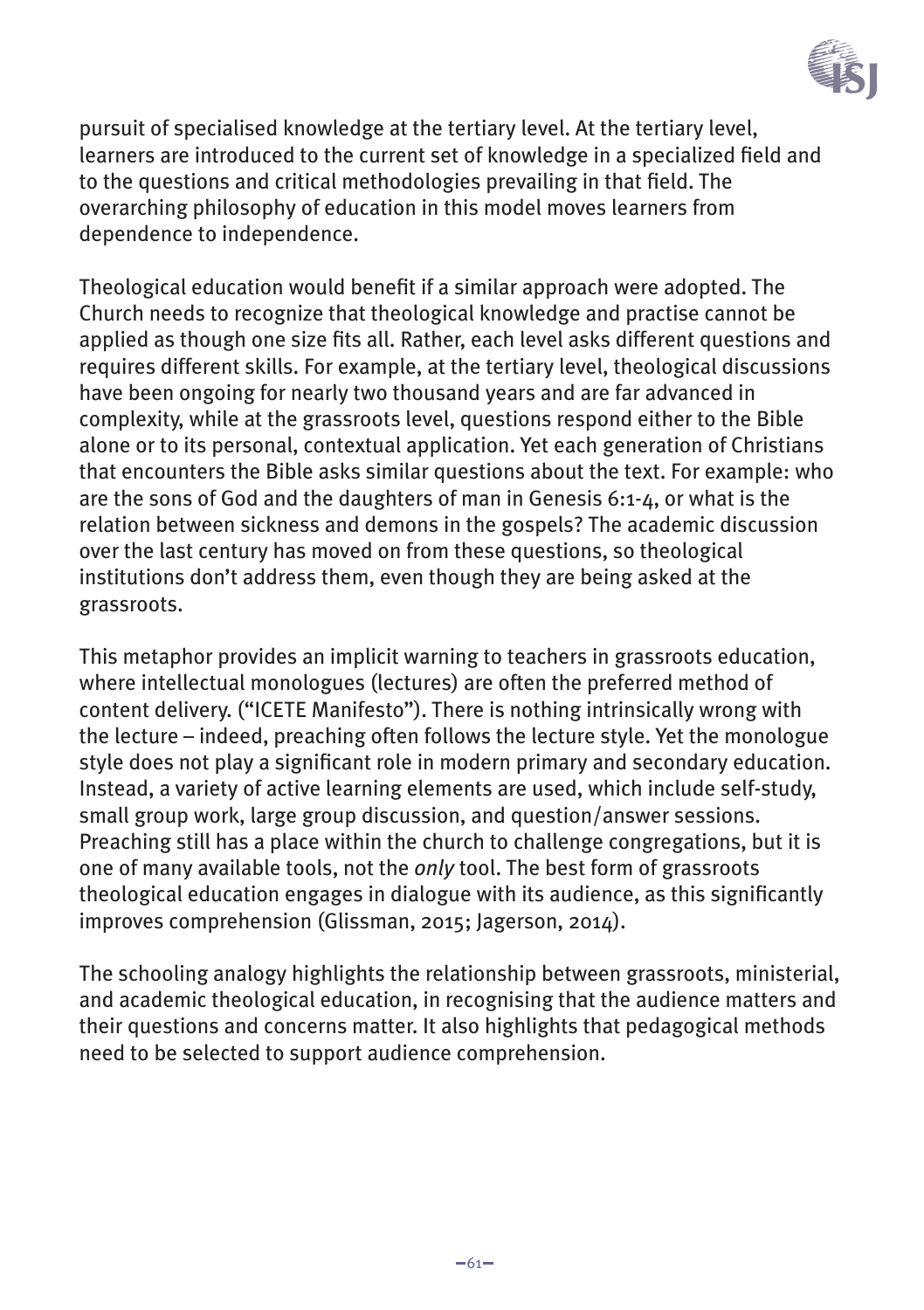## **The Problem of the Hidden Curriculum**

The schooling metaphor demonstrates a problem that arises when graduates of tertiary education, who do not have a background in pedagogy, enter grassroots education (Harkness, 2018). Academic or ministerial theological graduates only know one form of education – academic. Grassroots theological education may be implicit in ministerial education, but students will only absorb what is explicitly and actively included in the curriculum. Therefore, they do not absorb methods for grassroots theological education. The transfer of knowledge – from theory to practice, from general to specific, from one subject to another – does not happen automatically. It needs to be taught explicitly.

As Perry Shaw points out, grassroots education as a subject for academic or ministerial education is an example of the "hidden curriculum" (2014, 81-82). The hidden curriculum is the "unwritten, unofficial, and often unintended lessons, values, and perspectives" that students in any education system absorb unconsciously ("Hidden Curriculum").

Consider that the most common form of theological education is lecturing combined with individual essays and examinations. For ministers, coursework usually requires fieldwork (practicums or internships). However, fieldwork rarely follows the same rigour as the rest of a young minister's studies, nor is it thoroughly integrated into the course of studies. As a result, by way of the hidden curriculum, this gives the impression that "real" theological education is academic, not practical.

Furthermore, in the classroom, course designs emphasize intellectual knowledge (which is assumed to lead to behavioural change). Classes often start with exposition of Bible verses or theological doctrine (which are then in some cases applied to current situations). This method might work for theological subjects, like Biblical Studies and Systematic Theology, but works less well for pastoral subjects that address human identity and behaviour. For this reason, pastoral study should engage other subjects in the humanities to help young ministers understand human behaviour.

Unfortunately, courses that prepare people for ordination lack this kind of contextual analysis and cultural exegesis. They do not prepare ministers to find adequate theological responses to daily challenges. Even worse, the academic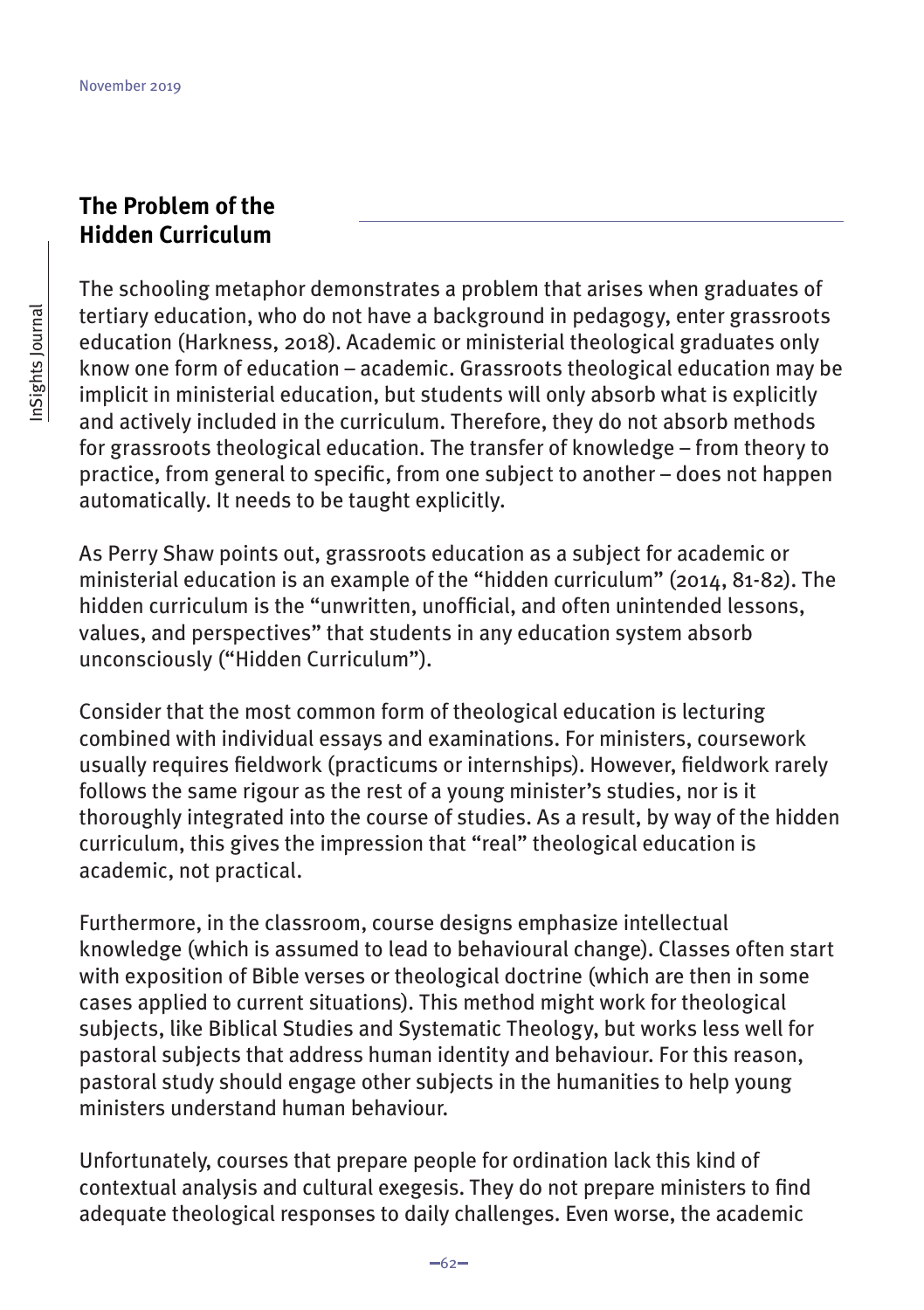

setting sidelines the integration of spirituality into the curriculum. In the end, theological graduates lack not only the tools to help their congregations grow personally but also the tools that will feed their own souls. Grassroots theological training urgently needs to be added to the curriculum of theological schools as an independent subject. Those called to minister to the grassroots Church need to have a clear understanding of the needs of the grassroots Church and need to understand how current worldviews affect believers, because only then can they give theological answers to the pressing lived situations of the grassroots Church.

For example, a theological graduate has been in education for 12-13 years. The emphasis throughout secondary school has been to prepare the learner with reading comprehension and academic writing. This is followed by a four-year undergraduate degree and perhaps a two-year Master's program – a total of 20 years in the academy. Such a graduate will have lost touch with training the grassroots Church, as s/he has been trained to respond only intellectually to theological problems – and has been trained to ask only academic questions, which usually are not the questions of the grassroots Church. How does such theological education serve the grassroots Church as it faces persecution, war, corruption, or just the day-to-day wear of temptation and discouragement? How does theological education that does not offer training on how to respond to such issues serve those who must minister to the grassroots Church? How does academic theology enable the grassroots Church and its ministers to formulate adequate responses to these problems?

## **The Problem of the Non-Applicability of Academic Discourse to Grassroots Teaching**

The purpose of theological education as defined by the Cape Town Commitment is "to strengthen and accompany the mission of the church." (2011, 69). Similarly, The FTE Guide to Theological Education broadly defines theological education as "preparation – intellectual, experiential and spiritual – for serving and leading a church or community of faith" (10). The guide acknowledges that theological education is both formal and non-formal. Nevertheless, its sole emphasis is on formal theological education.

Allan Harkness offers a more comprehensive definition of theological education as "the processes adopted to encourage individuals and Christian faith communities to understand, appropriate, and express the Christian faith they espouse" (2013, 4). Ultimately, this purpose should guide theological education to evaluate its core methodologies. Practitioners of academic theological education, as well as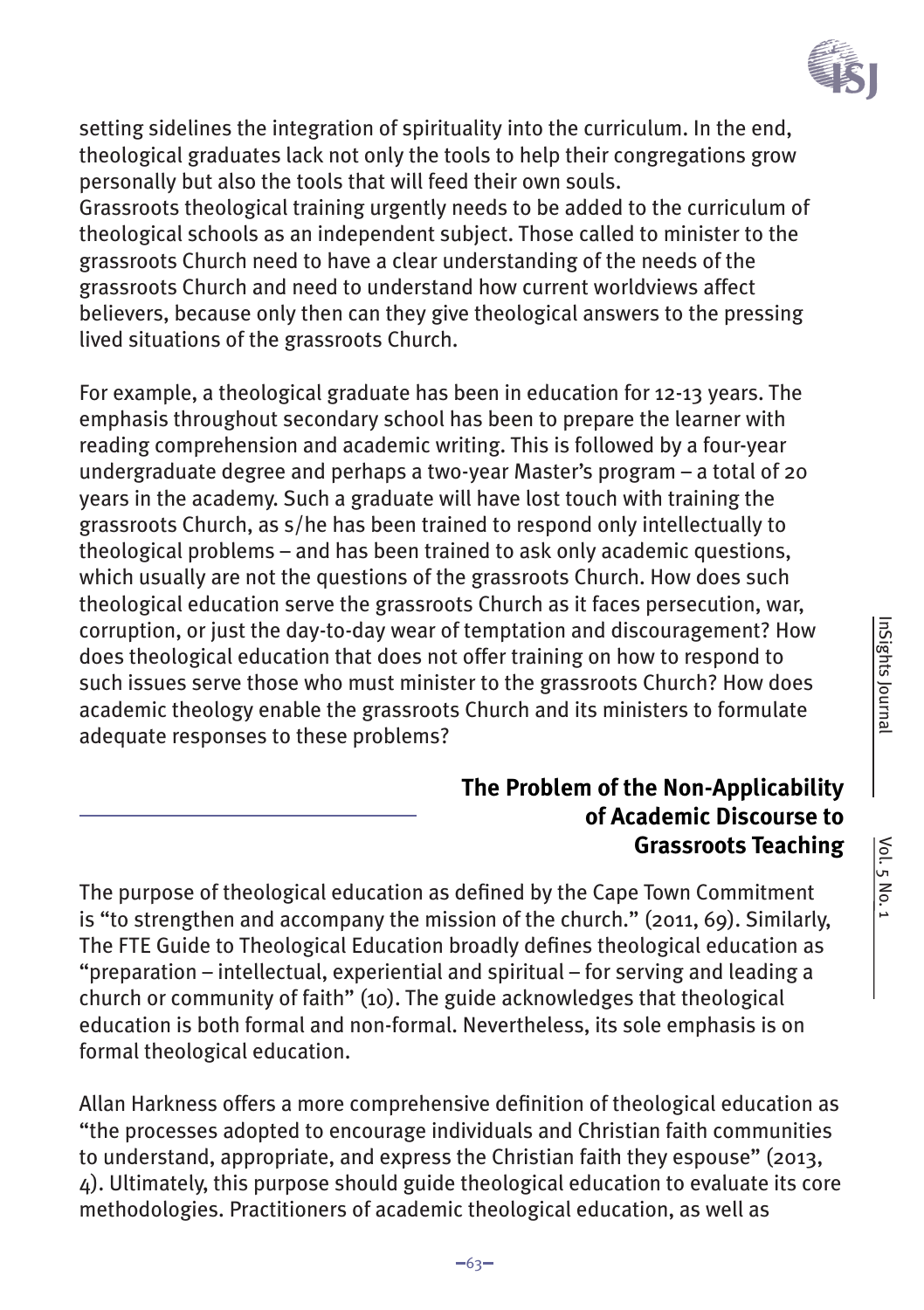ministerial theological education, need to find ways to engage grassroots theological education, as the latter is essential for the Church's wellbeing. Academically trained educators are used to intellectual discourse as a result of years of schooling with an emphasis on academic logic. They need to recognize that intellectual discourse is not the preferred learning method of the grassroots Church.

In fact, the ability to communicate with the grassroots Church is a highly specialised skill. Sometimes, educators look at the simplicity of grassroots training material and conclude that it is of lower quality. This overlooks the fact that grassroots education excels in communicating through artful simplicity. Through such artful simplicity, academic theological research should influence the grassroots Church. Yet the development and application of grassroots theology for the Church's life and witness is still an exception rather than the norm. Most theological curricula focus on ministerial or academic theology, neither of which is simply transferable to grassroots education. Practitioners of grassroots education need to develop a comprehensive pedagogical framework, in the same way that academic and ministerial theological education already have.

Grassroots theological education has one major disadvantage in meeting this need: material cannot be offered for a price that will cover the costs of production and development. Accredited academic courses can charge their learners a significant amount to cover costs, but non-accredited courses will rely on Church funding. Despite this issue, theological and educational expertise need to be invested in grassroots education so that believers can fulfil their potential as members of God's Kingdom.

Grassroots theological education needs to ask three questions for appropriate training:

1. How do people learn at the grassroots level, especially if they do not plan to earn an academic degree? How do we motivate them to learn? 2. How can we design a well-rounded learning environment that addresses Biblical, practical, and spiritual needs? What learning elements can be included in order to provide a lasting education?

3. What do grassroots learners need to understand? What are the theological objectives that learners need to practice and master?

We need to determine what theological truths/skills should be in grassroots curricula and how to divide them between essential and topic-specific. We must include some essential lifelong learning strategies so that grassroots learners can go on to teach themselves and can communicate what they know to others.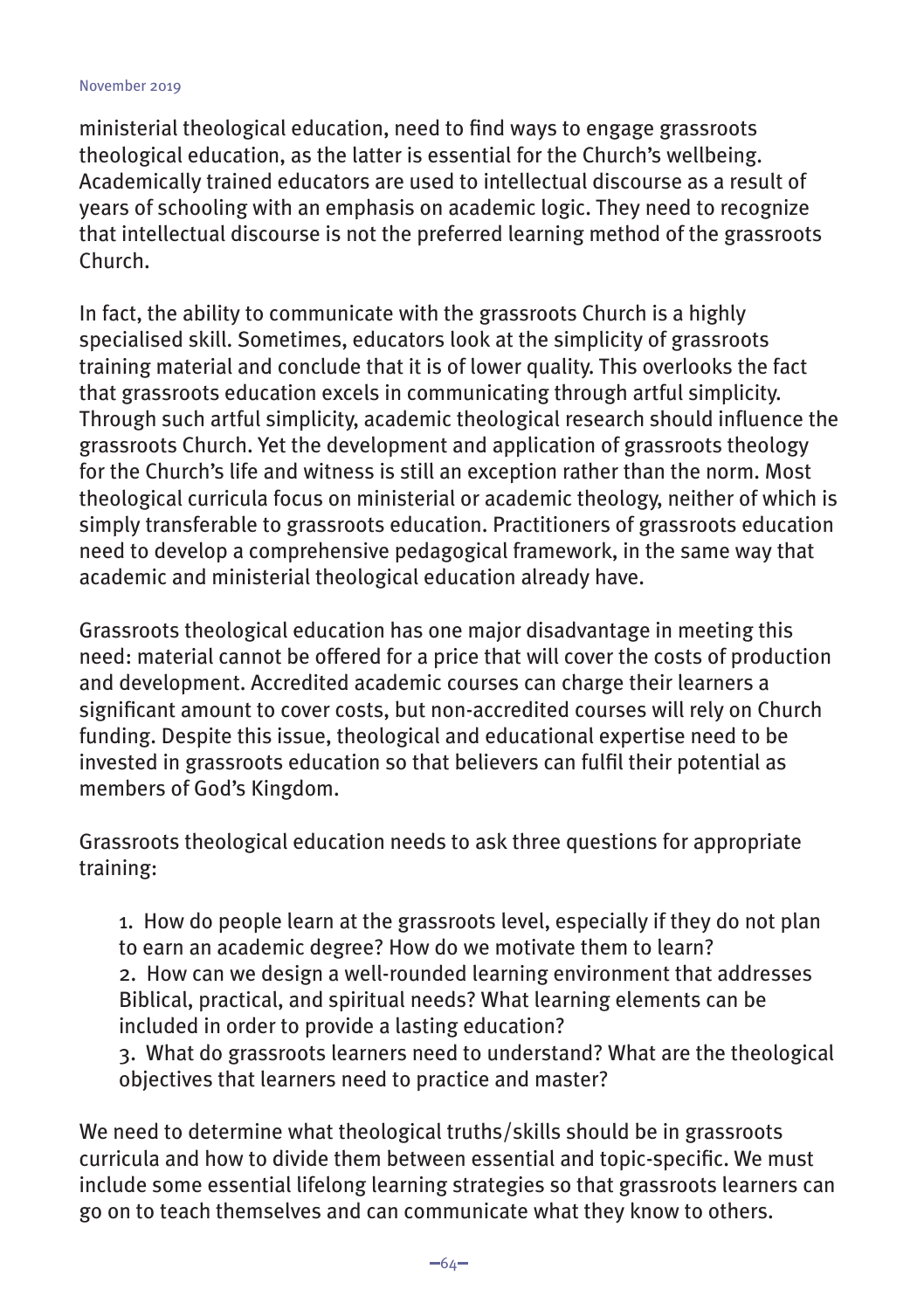

In my experience with designing grassroots theological education here in Malawi, the most effective educational tool is a combination of home-study material and group discussion. Nowadays, this approach has been rediscovered and called "flipped learning" or "flipped classroom." The flipped classroom uses self-study material for content delivery, then replaces the classroom with tutorials. Tutorials are usually small, less formal, interactive groups that apply course content.

Our assessment of over 30 learners who joined a newly designed course shows that all picked a combination of home study and group discussion as their preferred learning method (both in urban and rural settings). The reasons they gave were similar: home study allows learners to reflect on material in their own time. Then, discussions allow them to refine their thinking as they engage ideas raised by others that they had not initially prioritised.

The courses that we are designing are integrated, story-based biblical literacy courses, which motivate learners as they seek a deeper knowledge of God. One goal is skill-based education with an emphasis on mastering biblical literacy. Another goal is application of practical skills through integrating biblical content, hermeneutical tools, and reflection on spiritual themes – including worship and prayer (Glissmann, 2017). Some issues that arise for discussion from biblical texts are universal, while others are determined by the local context (such as "albinism in Malawi and the image of God").

# **Conclusion**

Grassroots theological education is vital for the Church. Individual members of the Church have a right to know their faith deeply. Grassroots theological education is a very exciting field of theological engagement, as it helps to make theology relevant to the lives of ordinary Church members. Grassroots education in its core content is contextual; it addresses worldview issues and trains the Church in sound theological reflection and action. In its delivery, it must respond to learners' contexts and use methods that are appropriate for non-academic audiences.

Grassroots theological education also needs to be integrated into ministerial training. Most Sunday schools that I know of rely on workbooks written by practitioners. They include both theological content and suggestions for exercises, drawings, and songs. Bible study workbooks are also widely used. Such materials free clergy to concentrate on their area of strength, rather than trying to develop material on their own.

Among the practical challenges for grassroots theological education are the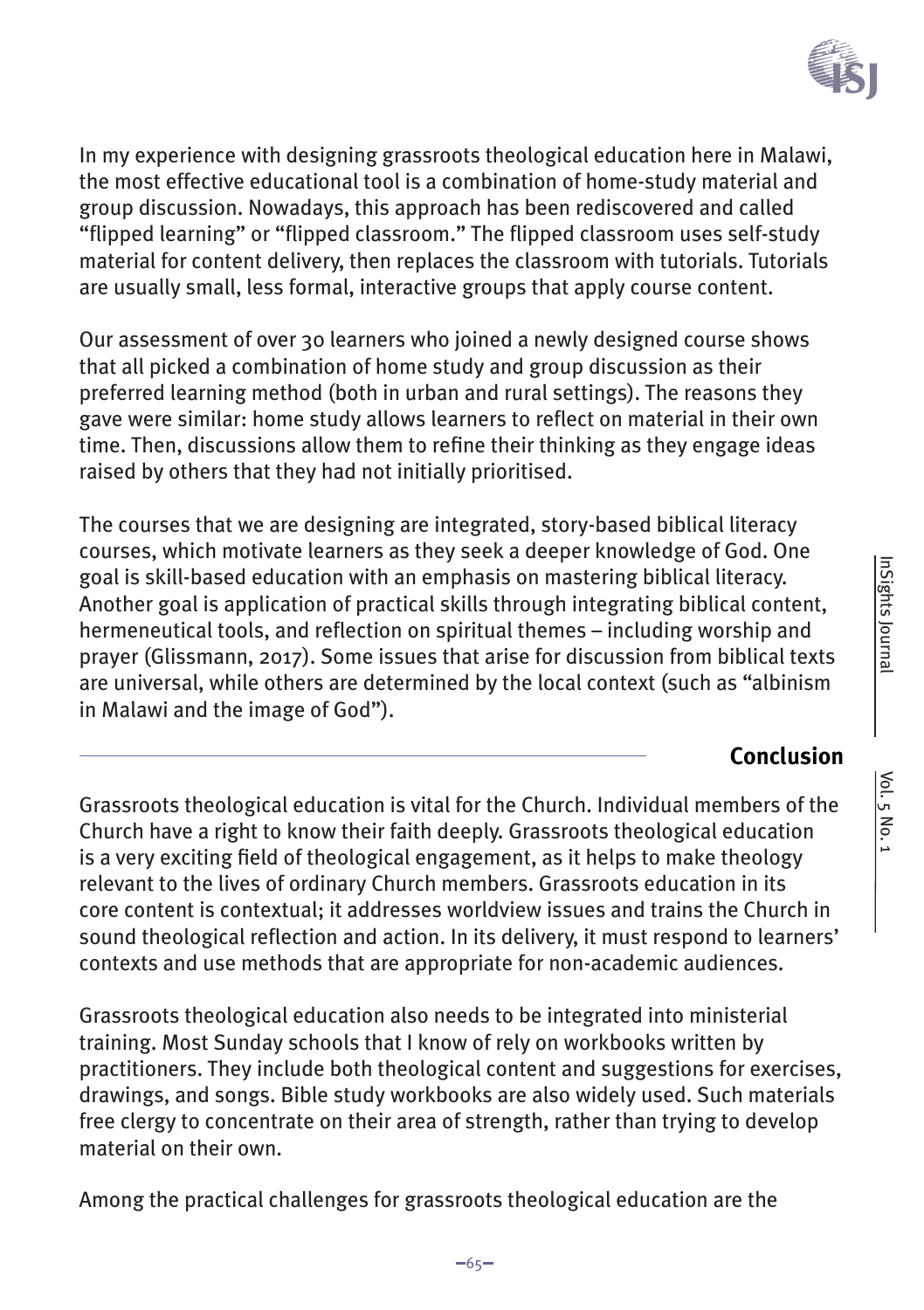development of theological and pedagogical materials and the costs required to do so. Unlike formal systems, grassroots training does not have a funding mechanism (i.e., tuition) for recouping cost. Funding for grassroots education would greatly improve if churches would take seriously their mandate to equip all members of the body (Ephesians 4:12).

## **References**

- Amos, Clare. "Theological Education in the Anglican Communion." In *Handbook of Theological Education in World Christianity,* edited by D. Werner, D. Esterline, N. Kang, and J. Raja. Oxford: Regnum, 2010. 641-651.
- Banks, Robert. *Reenvisioning Theological Education.* Grand Rapids: Eerdmans, 1999.
- Bevans, Stephen. "From Roman Catholic Church to World Church: Roman Catholic Theological education." In *Handbook of Theological Education in World Christianity,* edited by D. Werner, D. Esterline, N. Kang, and J. Raja. Oxford: Regnum, 2010. 3-12.
- Bloomquist, Karen L., and Martin L. Sinaga. "Theological Education in Lutheran Churches." In *Handbook of Theological Education in World Christianity,* edited by D. Werner, D. Esterline, N. Kang, and J. Raja. Oxford: Regnum, 2010. 652-661
- Cannell, Linda. *Theological Education Matters*. Newburgh: EDCOT Press, 2008.
- *Cape Town Commitment*, edited by C. Wright. Peabody: Hendrickson, 2011.
- *Catechism of the Church of England*, "The Ministry." *Anglicans Online*. October 15, 2019. http://anglicansonline.org/basics/catechism.html#The%20Ministry.
- Chan, Simon. *Grassroots Asian Theology.* Downers Grove: IVP, 2014.
- Cheesman, Graham. "Theological Education An Introduction to the Ideas." *Theological Education*. September 29, 2018.
	- https://theologicaleducation.org/2010/09/29/theological-education-an-introduction-to-the-ideas/
- Conway, Martin. "Key Issues for Theological Education in the 21st Century." In *Handbook of Theological Education in World Christianity,* edited by D. Werner, D. Esterline, N. Kang, and J. Raja. Oxford: Regnum, 2010. 23-29.
- Esterline, David. "From Western Church to World Christianity: Developments in Theological Education in the Ecumenical Movement." In *Handbook of Theological Education in World Christianity,* edited by D. Werner, D. Esterline, N. Kang, and J. Raja. Oxford: Regnum, 2010. 13-22. Farley, Edward. *Theologia*. Eugene: Wipf & Stock, 2001.
- "FTE Guide to Theological Education." *Forum for Theological Exploration*. October 15, 2019.
	- fteleaders.org/uploads/files/FTE 2014 GUIDEBOOK LR.PDF.
- Glissmann, Volker. "Christian Reflective Practice: Prayer as a Tool for Reflection and Application in Theological Education." *InSights Journal for Global Theological Education* 2, no. 2, (2017): 35-52.
- --. "The Role of Community in Theological Education by Extension (TEE)." *Theological Educator*. April 10, 2015. https://thetheologicaleducator.net/2015/04/10/the-role-ofcommunity-in-theological-education-by-extension-tee/.